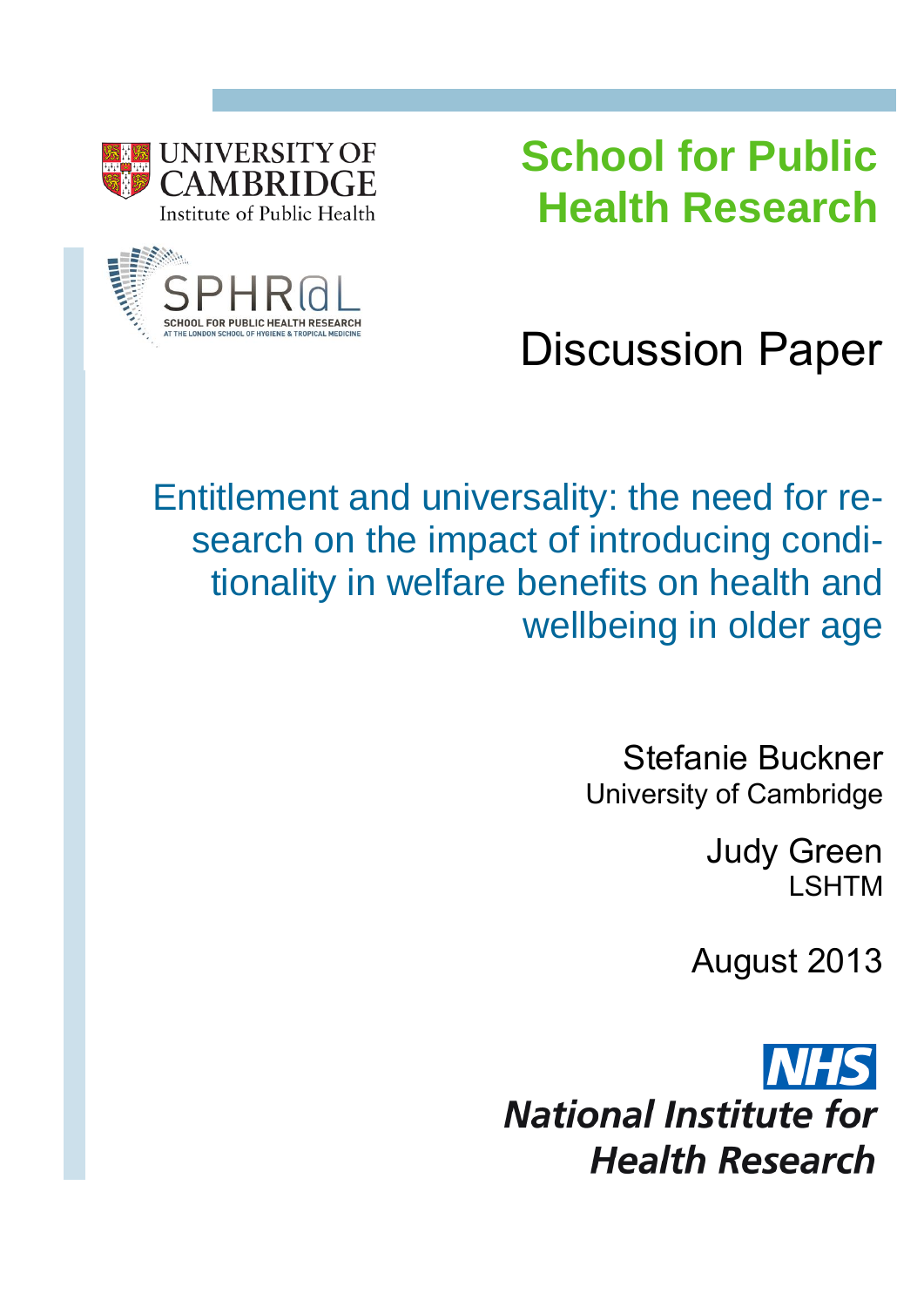This discussion paper has been prepared for a research project entitled: *Welfare benefits, wellbeing and loneliness at older age: towards an evaluation of the impact of withdrawal of universal benefits*. The project forms part of the Ageing Well Programme of the School for Public Health Research (SPHR). The SPHR is funded by the National Institute for Health Research (NIHR). It is a partnership between the Universities of Sheffield, Bristol, Cambridge, University College London (UCL); The London School for Hygiene and Tropical Medicine (LSHTM); The Peninsula College of Medicine and Dentistry; the LiLaC collaboration between the Universities of Liverpool and Lancaster, and Fuse; The Centre for Translational Research in Public Health, a collaboration between Newcastle, Durham, Northumbria, Sunderland and Teesside Universities. The research project is a collaboration between researchers from LSHTM, the University of Cambridge, Fuse, and the University of Sheffield. The views expressed in this paper are those of the authors and not necessarily those of the NHS, the NIHR or the Department of Health.

*Address for correspondence: Stefanie Buckner, Cambridge Institute of Public Health, University of Cambridge, Forvie Site, Robinson Way, Cambridge CB2 0SR, Email: [sb959@medschl.cam.ac.uk](mailto:sb959@medschl.cam.ac.uk)*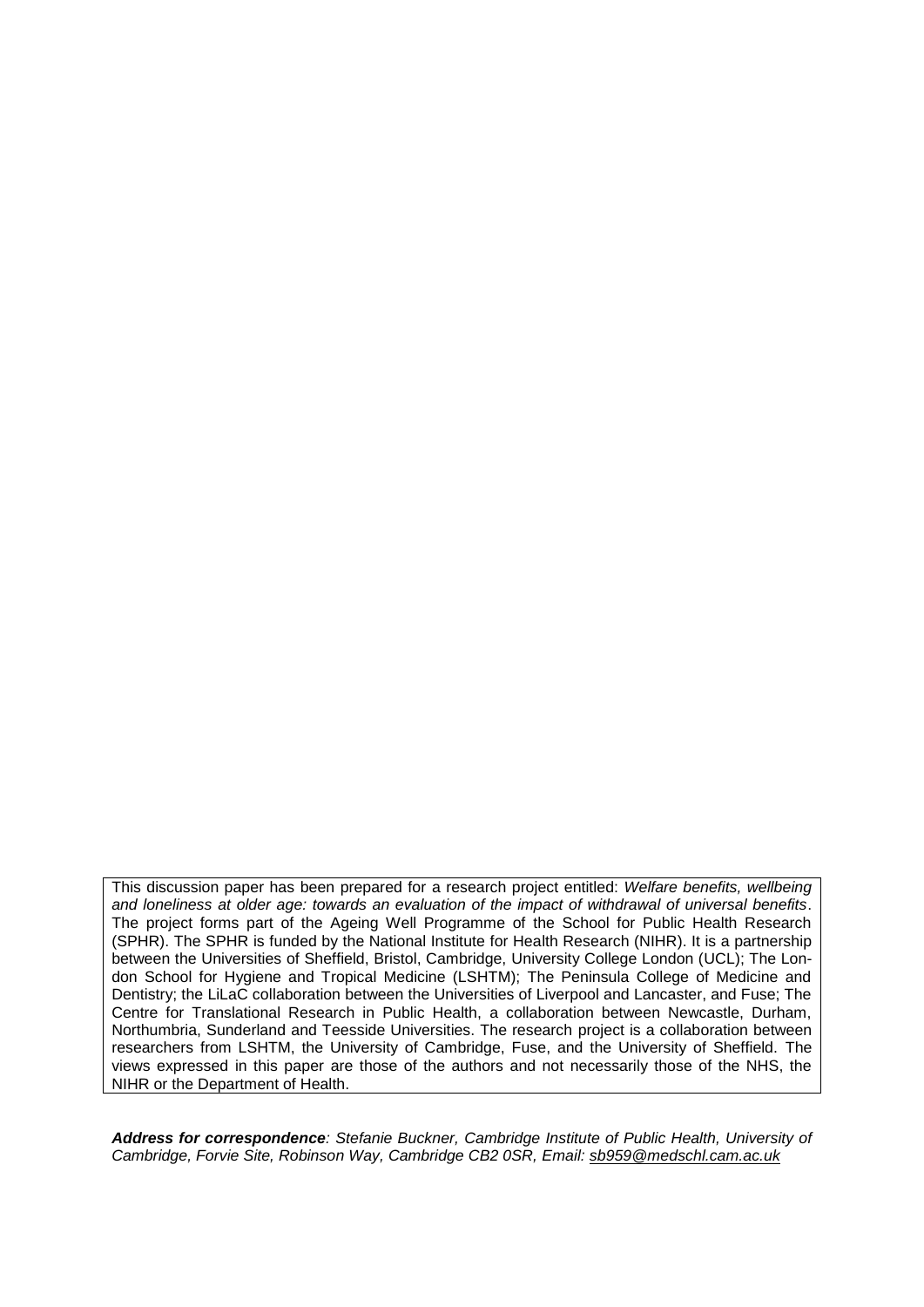### **Introduction**

In the context of current debate about the future of universal entitlement to some welfare benefits in the UK, this discussion paper outlines the need for empirical research on potential impacts on wellbeing for older citizens. We summarise theoretical arguments relating to the effects of universalism and conditionality, and the potential pathways linking entitlement to uptake and wellbeing, particularly those impacting on social relations.

## **Policy debate: calls for conditionality in times of austerity**

In a recent article [McKee and Stuckler \(2013\)](#page-10-0) have argued that "Britain's aged population has, so far, been spared the worst of the government's austerity policies, which have impacted most on young people and those of working age" (p.11). Yet in a wider context of cuts and caps, calls for conditionality to be introduced to what are currently universal welfare benefits for older people are growing louder across the political spectrum. The Coalition Government has ruled out the means testing of agerelated benefits – winter fuel payments, free TV licences and free travel passes – until at least after the next election. However, Nick Clegg last year suggested that universal benefits for older people need to be reconsidered post-2015. He lent force to his argument by pointing out Alan Sugar's entitlement to a free bus pass. Other Liberal Democrat voices have expressed their opposition to universal benefits for older people [\(Winnett and Ross, 2012\)](#page-12-0). More recently the Conservative Work and Pensions Secretary Iain Duncan Smith suggested older people who do not depend on universal benefits return them voluntarily [\(The Guardian, 2013a\)](#page-11-0). In June 2013 Labour's Ed Balls, the Shadow Chancellor, announced the means testing of winter fuel payments as a likely measure to be introduced if Labour was to win power in 2015 [\(Wintour, 2013\)](#page-12-1). This was followed by Chancellor George Osborne's announcement in the June Spending Review of a 'temperature test', based on which older expatriates living in warmer countries will lose their winter fuel payments from autumn 2015.

The arguments put forward for the introduction of conditionality are positive and benevolent. We are reminded that many older people do not actually need the benefits they currently qualify for – as in the case of Alan Sugar, or those living in warmer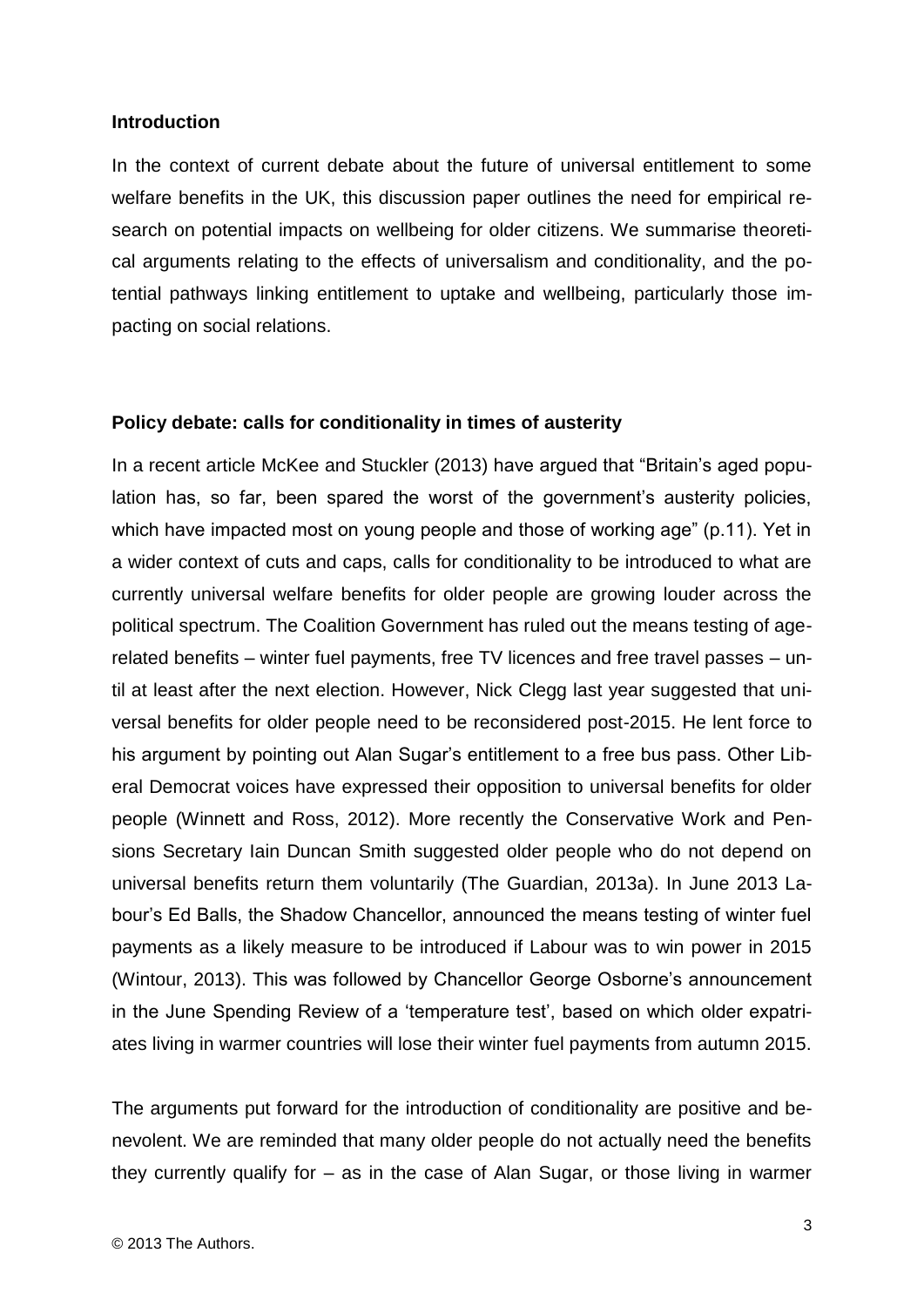countries –, and that in fact they often admit this themselves. Particularly in times of austerity, we are told, it is critical that the available resources are targeted carefully at those in greatest need. Granting the same benefits to the better-off is both wasteful and unfair [\(Beresford, 2013\)](#page-10-1). The persuasive power of these arguments is indicated by the result of a recent online opinion poll by The Guardian, a newspaper whose readership one might expect to find broadly sympathetic to the principle of universalism: Almost two thirds (64%) of respondents answered the question "Is Labour right to cut winter fuel payments for the wealthy?" with "Yes" [\(The Guardian,](#page-11-1)  [2013b\)](#page-11-1).

### **Theoretical critiques of conditionality**

One critical perspective views the introduction of means testing from another angle – that is not immediately apparent, namely as a wider attack on the welfare state. McKee and Stuckler [\(2011,](#page-10-2) [2013\)](#page-10-0) highlight the divisive potential of the erosion of universal benefits. They argue that losing their benefits will encourage better-off older people to question why anyone should receive them at all. As the middle classes are progressively excluded from the welfare state, they will become less willing to contribute to a system that gives them little back. Those who can will seek private alternatives. Soon all that will be left is a service for the poor, and in the words of Richard Titmuss, "services for the poor will always be poor services" [\(Horton and](#page-10-3)  [Gregory, 2009; p.xxxi\)](#page-10-3).

Arguments both against and in favour of universalism are often ideologically grounded and emotionally charged. A report by the Jimmy Reid Foundation, which makes a strong case for welfare universalism, claims that as far as possible it has "sought to rely on verifiable data and established analytical frameworks, rejecting unsubstantiated political rhetoric" [\(Danson et al., 2012; p.1\)](#page-10-4). It puts forward a lengthy list of points that highlight the favourable economic impact of universalism, its administrative simplicity and efficiency, and its equalising effect on wealth disparities and gender inequalities. The list also includes the following points: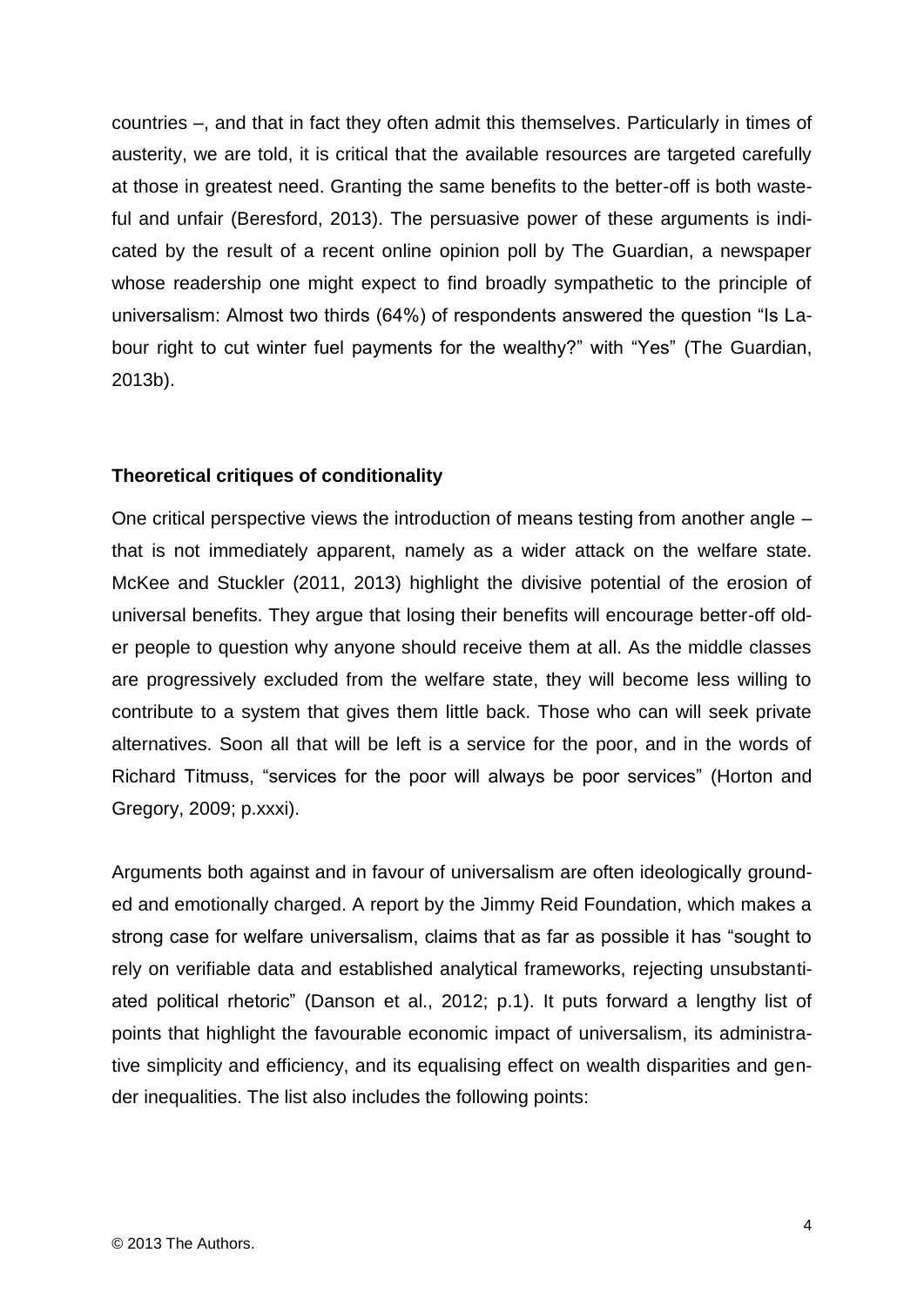- Moving from universalism to selectivity increases social and economic inequality and diminishes rather than enhances the status of the poor.
- Selectivity requires processes and procedures that separate benefit recipients from the rest of society, increasing stigmatisation and reducing take-up.
- Where social services are 'rationed' for those on lowest incomes the quality of the services decline without 'majority buy-in' for those services.
- On virtually every possible measure of social and economic success, all league tables are topped by societies with strong universal welfare states.

One can add here a point made by [Beresford \(2013\)](#page-10-1):

*One of the great strengths of universal benefits is that they create a sense of solidarity and shared understanding. Means tested benefits create the opposite, divisions and misunderstanding.* (n.p.)

[Sen \(1995\)](#page-11-2) has outlined the potential negative effects of targeted benefits**.** These include perverse incentives, dissuasion of uptake, and the stigmatising of recipients. There is some empirical evidence that these effects have potential relevance to older citizens in the UK. In a study in north-east England, [Moffatt and Higgs \(2007\)](#page-11-3) identified several barriers to uptake of targeted benefits among older people, including an ethic of self-reliance, lack of knowledge, and reluctance to 'depend on charity'. Drawing on Bourdieu's concept of habitus [\(Bourdieu, 1990\)](#page-10-5), they argue that older people who have experienced a universalist approach to welfare are at risk of being excluded by contemporary models of 'consumer citizenship' that rely on individual responsibility in claiming conditional benefits. It is plausible that barriers to uptake of targeted benefits such as stigma and reluctance to depend on charity might be exacerbated if previously universal benefits become means tested.

# **Entitlement and wellbeing: the role of social relations and social capital for wellbeing**

Benefit uptake matters for health and wellbeing. The current calls for means testing welfare benefits for older people coincide with an ongoing concern with improving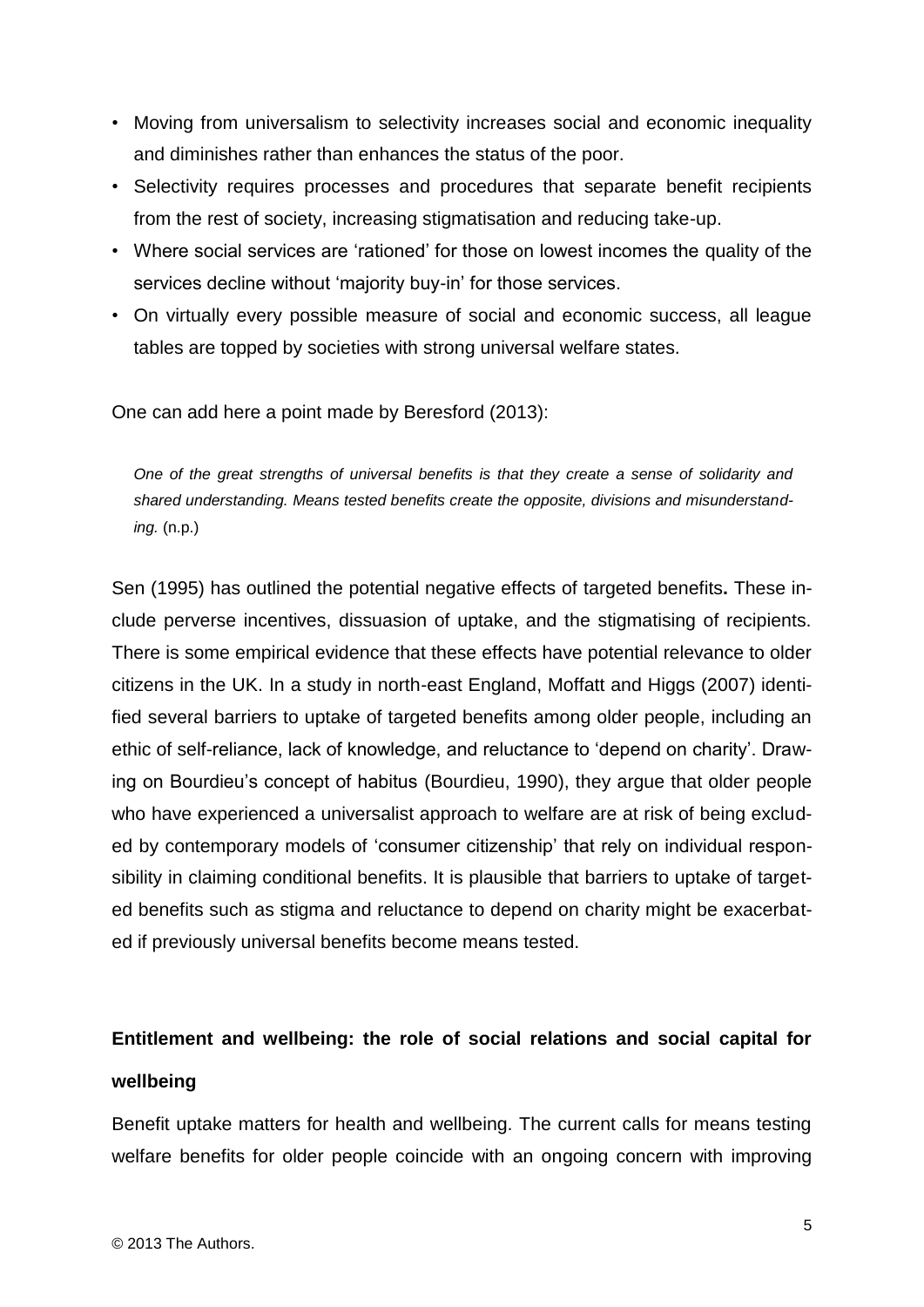health and reducing health inequalities. An important pathway by which benefit conditionality might impact on wellbeing is through the relational dimension in older people's lives. Before elaborating on this, it is worth briefly highlighting the critical importance of this dimension for health and wellbeing. [Wilkinson \(2006\)](#page-11-4) states:

*We have known for some time that just as good social relations – friendship, good marriages, social support – are beneficial to health, so bad relationships – 'negative' relations, hostility, etc. – are bad for health. It is the same at the societal or community level: places in which people are more involved with each other enjoy better mental health ….* (p.7)

Recent research has explored the impact of loneliness on health. A link has been found between loneliness and worse self-rated physical and mental health [\(Heikkinen and Kauppinen, 2011,](#page-10-6) [Heinrich and Gullone, 2006,](#page-10-7) [Theeke, 2009,](#page-11-5) [Tomaka et al., 2006\)](#page-11-6). Loneliness has also been associated with higher mortality [\(Patterson and Veenstra, 2010,](#page-11-7) [Penninx et al., 1997\)](#page-11-8), with one recent study showing that lonely individuals over age 50 had between 1.56 and 1.83 times increased risk for all-cause mortality compared to their non-lonely counterparts [\(Shiovitz-Ezra and](#page-11-9)  [Ayalon, 2010\)](#page-11-9).

Relationships between people are integral to, and have often been considered within the framework of, the concept of social capital. Broadly, social capital is about "how people are connected with one another" [\(Halpern, 2008; p.1\)](#page-10-8). A definition that is widely quoted has been offered by Robert Putnam, one of the main proponents of the concept:

*… features of social life – networks, norms, and trust – that enable participants to act together more effectively to pursue shared objectives … Social capital, in short, refers to social connections and the attendant norms and trust.* [\(Putnam, 1995; pp.664-65\)](#page-11-10)

As well as relating to collectives, social capital has been examined as a property of individuals. At the individual level, it has been measured by the extent and quality of a person's social networks [\(Sixsmith and Boneham, 2012\)](#page-11-11). Analyses of individual level social capital have also included a focus on sense of belonging, trust, and civic engagement [\(McKenzie and Harpham, 2006\)](#page-10-9).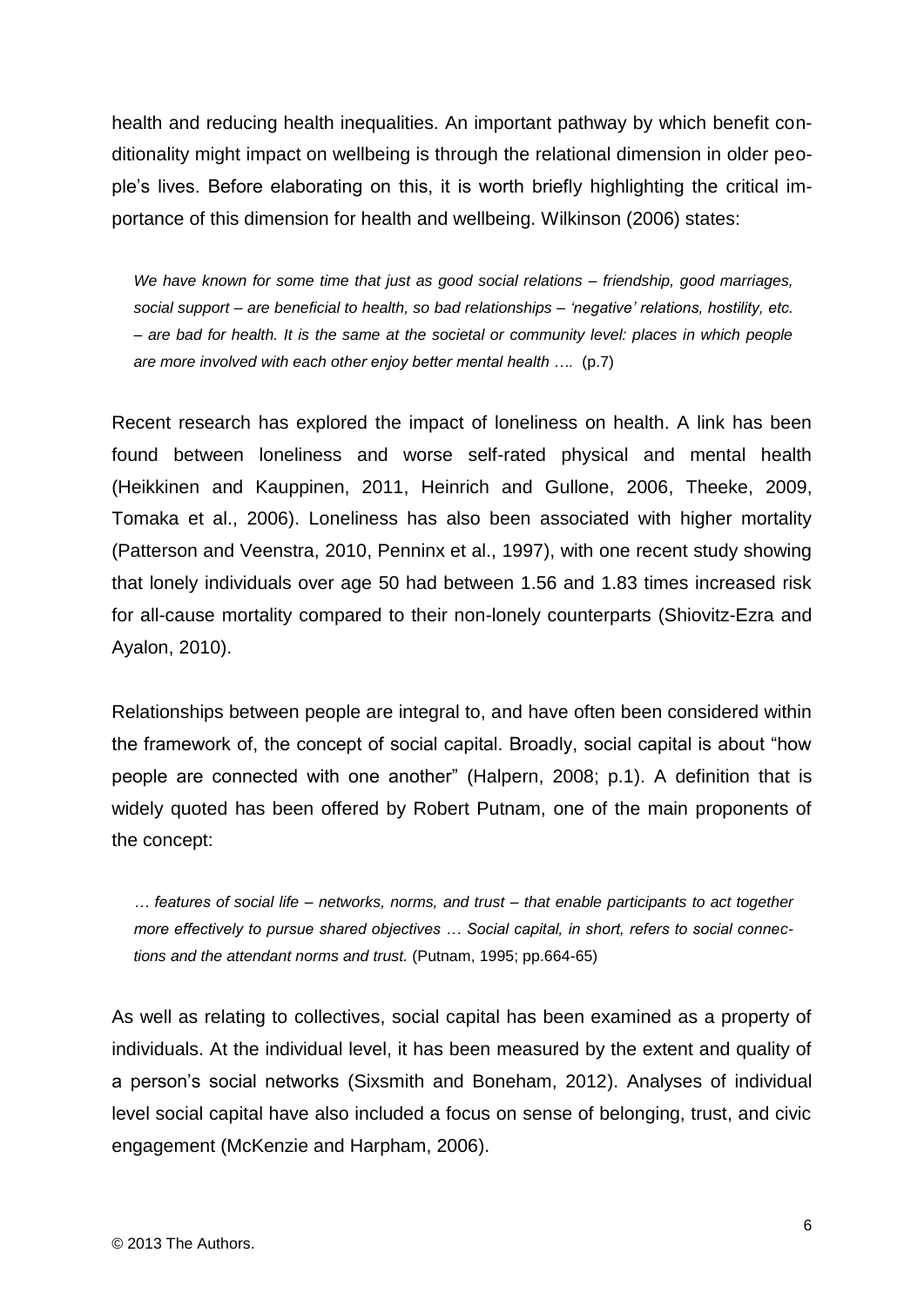[DeSilva \(2006\)](#page-10-10) notes that there is little agreement on what social capital is and, thus, how to measure it. Conceptualisations differ substantially, and the concept is "somewhat ambiguous and elastic" [\(Sixsmith and Boneham, 2012\)](#page-11-11) (p.79). Theoretical diversity, [DeSilva \(2006\)](#page-10-10) observes, "results in related but distinct concepts being included under the umbrella term 'social capital"  $(p.53)^1$ . This causes difficulties in comparing the findings of research on the association between social capital and mental health. Given the complexity and ambiguity around social capital, it is perhaps no surprise that research on the association between the concept and health has yielded varying results [\(DeSilva, 2006,](#page-10-10) [Sixsmith and Boneham, 2012\)](#page-11-11). A need for a stronger evidence base remains. At the same time, there is convincing research evidence (e.g. [Wilkinson, 1996,](#page-11-12) [Wilkinson and Pickett, 2010\)](#page-12-2) to support the argument that once basic material needs are met, the quality of social relations is almost certainly the most important determinant of people's subjective quality of life [\(Wilkinson, 2006\)](#page-11-4). For [Wilkinson \(2006\)](#page-11-4), "[this] is what research on social capital is really about" (p.8).

## **Different pathways that link benefits and wellbeing**

Welfare benefits can provide the material resources that can reduce social exclusion and foster social capital. A free travel pass, for example, can facilitate access to social activities and enable civic participation. A study by [Green et al. \(2012\)](#page-10-11) that examined the role of free bus travel for the mobility and wellbeing of older people in London found that being able to take the bus for discretionary journeys was possible when there was no cost, and this was identified as a key defence against the possibility of loneliness. The participants identified broader wellbeing benefits that derived from the use of the bus as an accessible space in which social interactions are fostered.

It might also be possible to identify links between the winter fuel allowance and social connectivity. Prior research has touched on home heating, social relations and wellbeing, with ontological 'comfort' a key pathway [\(Gilbertson et al., 2006\)](#page-10-12). The loss

 $\overline{1}$ 

 $1$  Concepts that have been subsumed under the term 'social capital' include networks, shared norms, trust, reciprocity, and civic engagement and participation.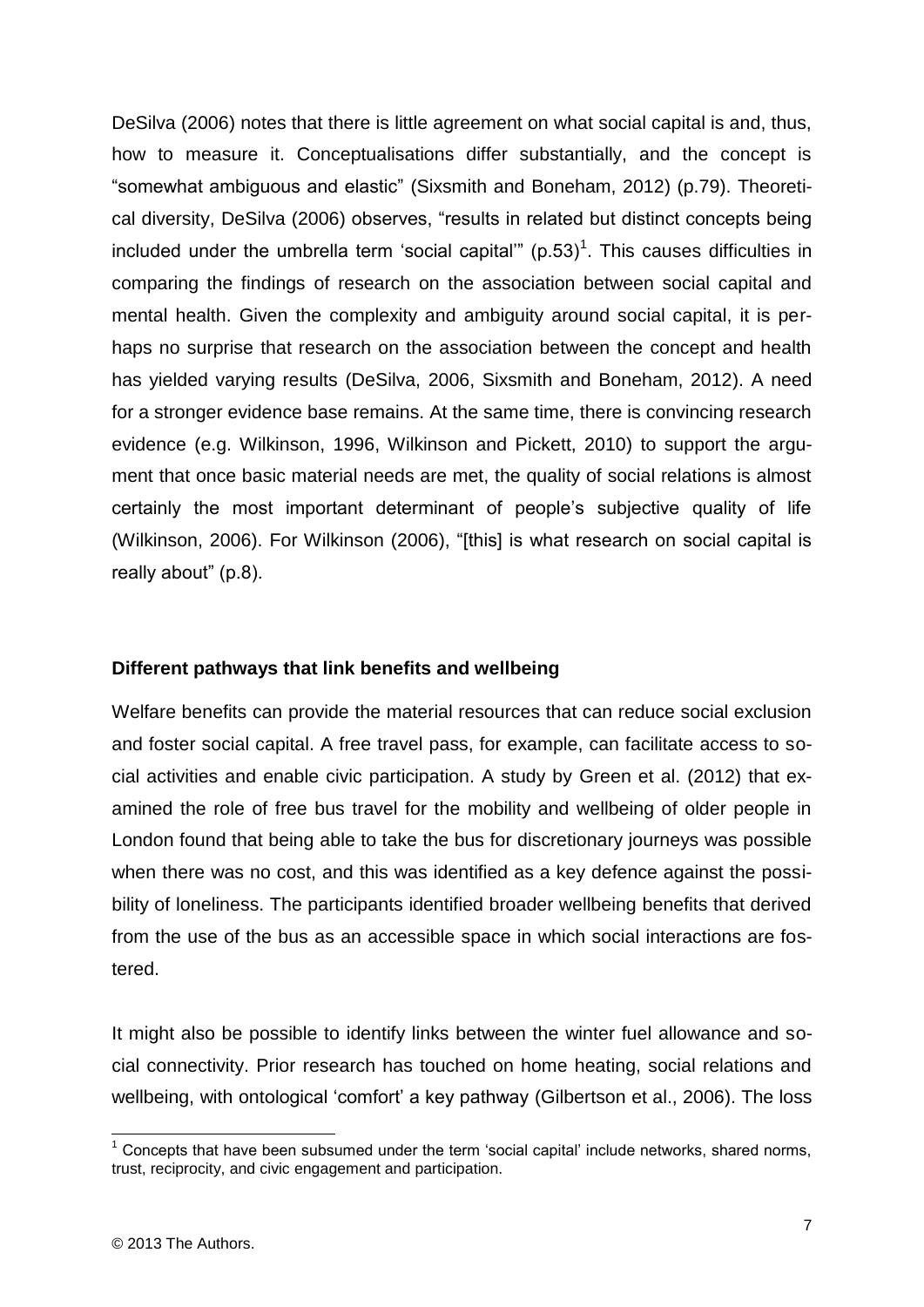of the winter fuel allowance can result in cold homes. Cold homes *feel* lonely, and potentially foster disconnect between the self and the wider social body. A case exists for research that explores such potential links between benefits, social connectedness and wellbeing.

One might argue that means testing for currently universal benefits would not have a detrimental effect, and that 'perfect implementation' of conditionality would ensure that no-one's ability to use public transport or enjoy a warm home was compromised – those who would be affected by withdrawal would qualify for the benefit, whereas those with sufficient means would be able to afford travel or heating. However, 'perfect implementation' is an unrealistic aspiration. There is long-standing evidence to show that the conditional nature of benefits such as Pension Credit and Council Tax benefit impacts on uptake, so there is no guarantee that those who qualify for the benefit actually receive it. As noted earlier, means testing can be linked to barriers to benefit uptake such as stigma. One barrier frequently mentioned is the complexity of the system [\(Moffatt and Scambler, 2008\)](#page-11-13), which makes claims complicated and often results in claimants giving up.

Based on an example from [Beresford \(2013\)](#page-10-1), one can imagine that the withdrawal of universal entitlement might result in older people who do not qualify for a benefit 'making do without' the services they would have otherwise enjoyed, even though they might be able to afford them. Older people who lose their free travel pass or fuel allowance might perceive the cost of transport or of adequately heating their home as beyond their means, or as not a priority, with potential consequences for their social connectedness and wellbeing. As [Tod et al. \(2012\)](#page-11-14) show with regards to older people's fuel expenditure, spending does not necessarily match what people can or are deemed to be able to afford. There is a need for research that provides more detailed insights into how withdrawal of universal benefits and subjective perceptions might interact and impact on the relational dimension in older people's lives as a key factor for their health and wellbeing.

In addition to potential individual pathways linking universal benefits to wellbeing are the benefits that accrue at the social level. The importance of free public transport for social relations and participation in older age has been highlighted above. At a popu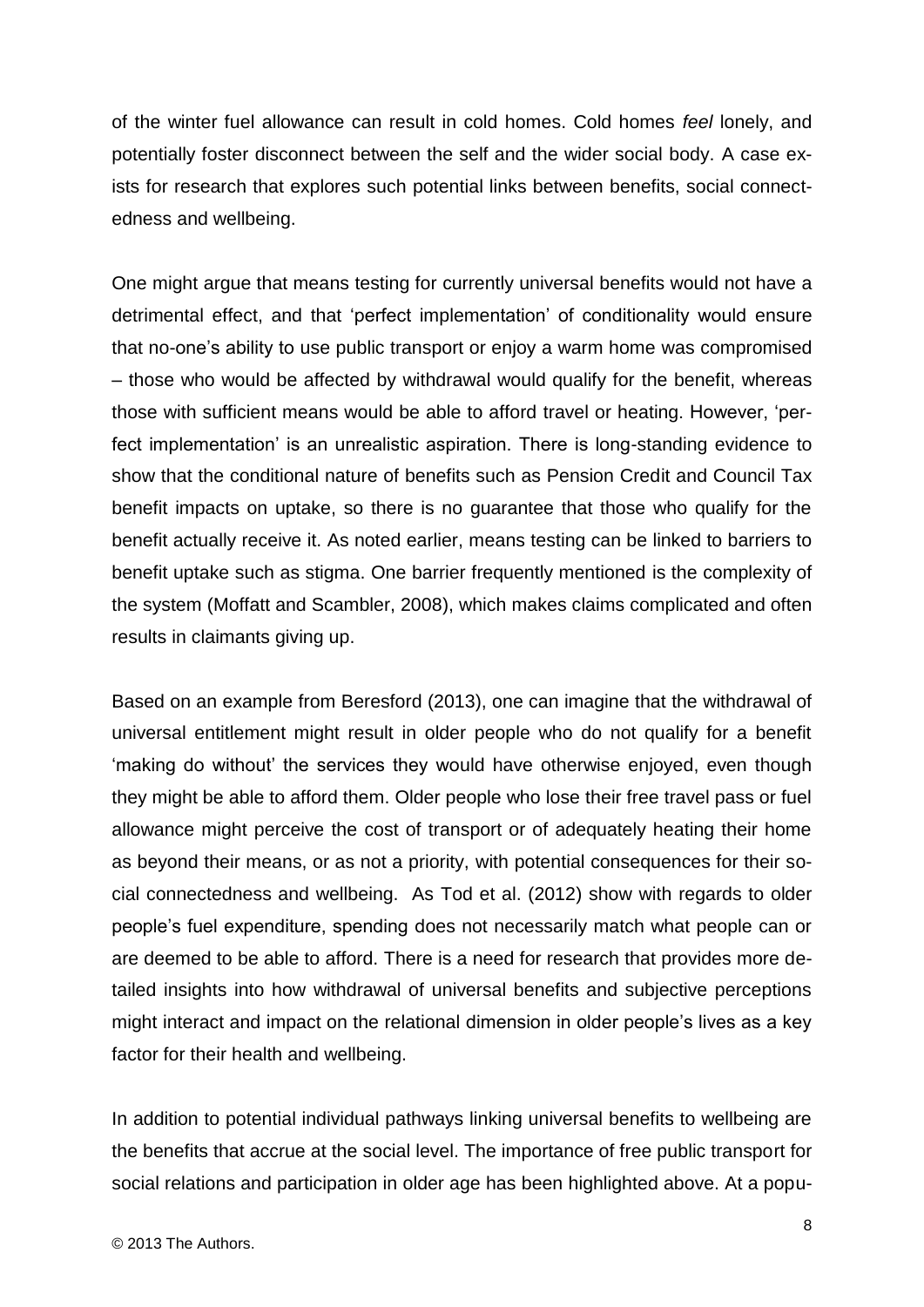lation level, public transport, and bus travel in particular, carries stigma. It is primarily a mode of transport for those with few other options [\(Root et al., 1996\)](#page-11-15). The universal provision of free public transport for older people can make an important contribution to reducing this stigma. By contrast, it is conceivable that a targeted benefit available only to those with limited financial resources would exacerbate the low status of public transport. Just as stigma can be a barrier to benefits uptake, so it can be a barrier to the use of resources such as public transport. In a study by [Jones et](#page-10-13)  [al. \(2012\)](#page-10-13) that focused on older London citizens as a population enjoying the universal provision of free travel passes, stigma around public transport did not emerge as a concern. Further, if the more affluent older people use public transport in preference to private cars (because it is 'free', and no longer carries the stigma of being the transport of last resort), there are gains for them in terms of increased physical activity, and for the whole population in terms of reduced motor vehicle traffic. Scope remains for research on the acceptability of public transport to older people if free travel is universal or means tested respectively. Such studies need to focus on the implications of older people's perceptions for their use of public transport as a way of building and maintaining social connections and engagement.

[Jones et al. \(2012\)](#page-10-13) indicate an important link between the universal provision of free travel passes to older people and wellbeing. The older participants in their study considered their entitlement to free bus transport a reward they deserved and had earned through their contributions over a lifetime. It thus reflected positive social attributes, in contrast to other entitlements such as priority seating on busses, which were more likely to be associated with negative social attributes such as vulnerability or neediness, and which therefore were more problematic as a source of wellbeing. This suggests that health and wellbeing implications of welfare benefits can derive from the meaning of the nature of entitlement (i.e. universal or means tested) for older people. Further research on this might usefully draw on Axel Honneth's [\(2005\)](#page-10-14) theory of recognition. This would allow conceptualisation of universal benefits as an institutionally encoded form of recognition and a symbol of social respect. The experience of this form of recognition gives rise to self-respect as a positive relation-toself and a vital ingredient in human development and wellbeing.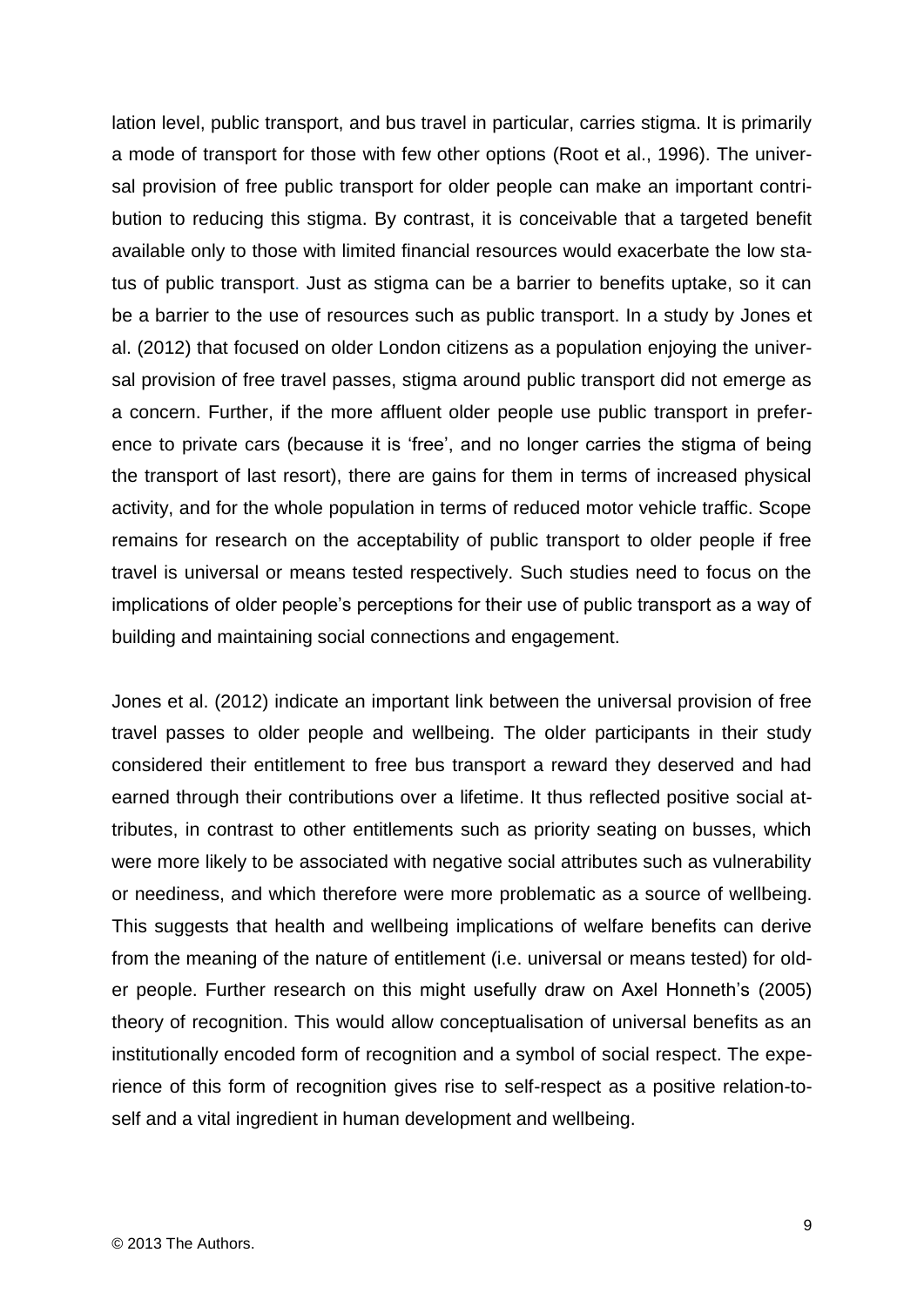A systematic review of studies that have evaluated the effectiveness of health promotion interventions to tackle social isolation and loneliness among older people [\(Cattan et al., 2005\)](#page-10-15) found few effective interventions. A benefit such as free travel on public transport, although not designed to alleviate loneliness, may actually do so – on the one hand because it removes (actual and perceived) financial barriers to participation, and on the other because the meaning of its universality (i.e. a reward one has earned) encourages participation (in contrast to stigma, which discourages participation). It is possible, therefore, that targeting travel passes to those with limited financial resources may diminish effects on wellbeing, depending on how far the wellbeing effects for individuals derive from its universality rather than from the material resource itself. Also, universalism may matter more for some benefits than others, and withdrawal of universalism may therefore have different implications. A case exists for in-depth qualitative research that explores these issues.

### **A research agenda**

As calls for the means testing of universal welfare benefits for older people are growing louder, there is a need for a detailed understanding of how the introduction of conditionality might impact on the relational dimension in older people's lives as a critical influence on health and wellbeing. Research is needed to further our understanding of the links between welfare benefits and health and wellbeing in older age. A research agenda would include the impact of nature of provision on access to the material resources that enable social relations and participation. We have argued that pathways relating to social relations are also likely to be important. Research should therefore also address the impact of nature of provision on attitudes towards welfare benefits, and how subjective perceptions might affect the uptake of benefits and the use of resources (such as public transport) that enable connectivity. Finally, there are the more cultural and structural implications of universality and conditionality. Research must include the meaning for older people of the nature of entitlement itself and, tied to this, how older people understand society to relate to them, and what this means for their relation-to-self and wellbeing. At a time when demands for means testing of welfare benefits are intensifying, the need for relevant work is becoming more urgent.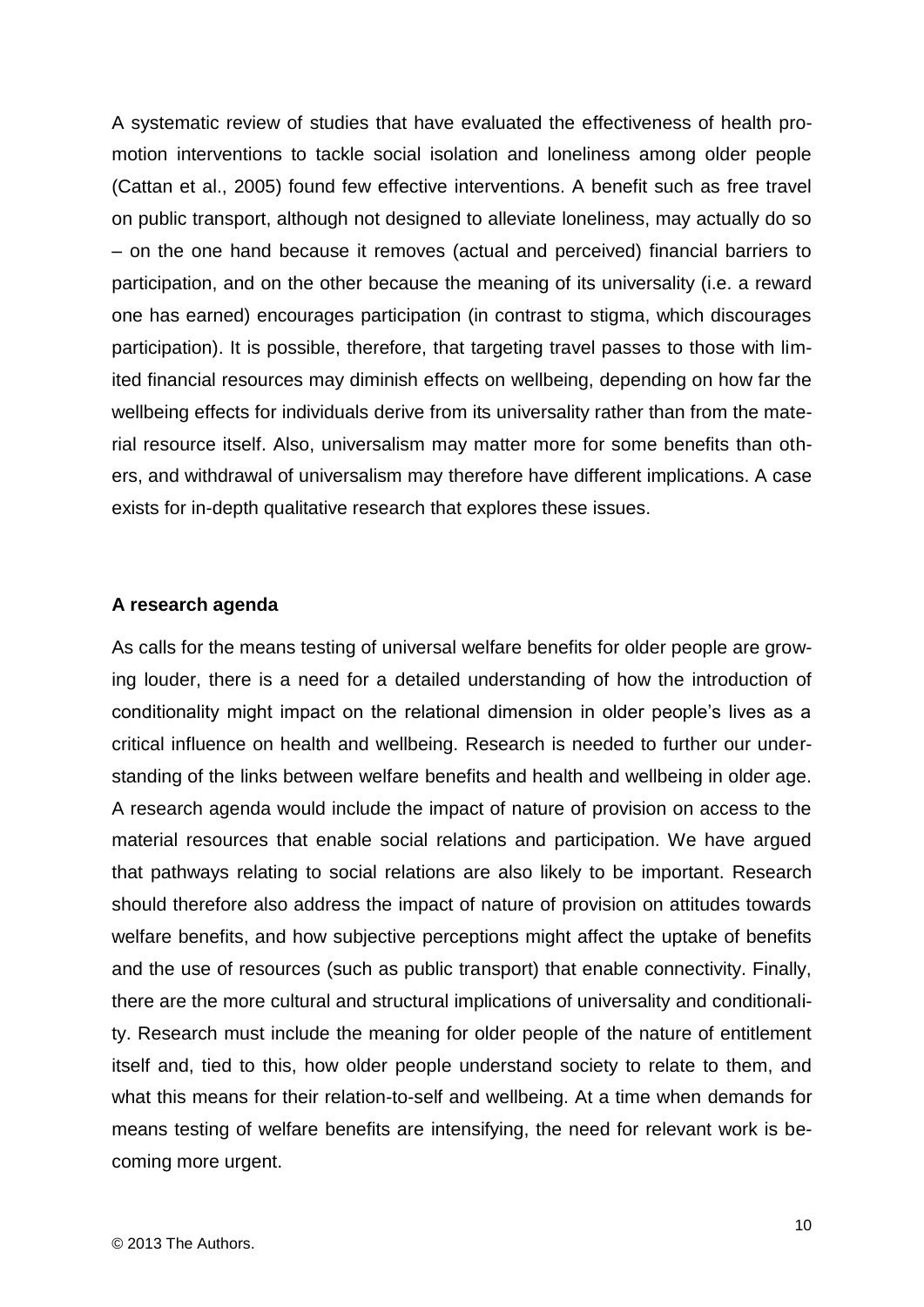### **References**

BBC. 2013. Spending Review: 'Temperature test' for winter payments. *BBC*, 26/06/2013.

<span id="page-10-1"></span>BERESFORD, P. 2013. Why means testing benefits is not efficient or fair. *The Guardian*, 14/01/2013.

<span id="page-10-5"></span>BOURDIEU, P. 1990. *The logic of practice,* Cambridge, Polity Press.

<span id="page-10-15"></span>CATTAN, M., WHITE, M., BOND, J. & LEARMOUTH, A. 2005. Preventing social isolation and loneliness among older people: a systematic review of health promotion interventions. *Ageing and Society,* 25**,** 41-67.

<span id="page-10-4"></span>DANSON, M., MCALPINE, R., SPICKER, P. & SULLIVAN, W. 2012. The case for universalism: an assessment of the evidence on the effectiveness and efficiency of the universal welfare state. Biggar: The Jimmy Reid Foundation.

<span id="page-10-10"></span>DESILVA, M. 2006. Systematic review of the methods used in studies of social capital and mental health. *In:* MCKENZIE, K. & HARPHAM, T. (eds.) *Social capital and mental health.* London and Philadelphia: Jessica Kingsley Publishers.

<span id="page-10-12"></span>GILBERTSON, J., STEVENS, M., STIELL, B. & THOROGOOD, N. 2006. Home is where the hearth is: grant recipients' views of England's home energy efficiency scheme (Warm Front). *Social Science & Medicine,* 63**,** 946-56.

<span id="page-10-11"></span>GREEN, J., JONES, A. & ROBERTS, H. 2012. More than A to B: the role of free bus travel for the mobility and wellbeing of older citizens in London. *Ageing and Society***,** 1-23.

<span id="page-10-8"></span>HALPERN, D. 2008. *Social capital,* Cambridge, Polity Press.

<span id="page-10-6"></span>HEIKKINEN, R.-L. & KAUPPINEN, M. 2011. Mental well-being: a 16-year follow-up among older residents in Jyväskylä. *Archives of Gerontology and Geriatrics,* 52**,** 33-39.

<span id="page-10-7"></span>HEINRICH, L. M. & GULLONE, E. 2006. The clinical significance of loneliness: a literature review. *Clinical Psychology Review,* 26**,** 695-718.

<span id="page-10-14"></span>HONNETH, A. 2005. *The struggle for recognition: the moral grammar of social conflicts,*  Cambridge, Polity Press.

<span id="page-10-3"></span>HORTON, T. & GREGORY, J. 2009. The solidarity society: fighting poverty and inequality in an age of affluence, 1909-2009. London: Fabian Society.

<span id="page-10-13"></span>JONES, A., GOODMAN, A., ROBERTS, H., STEINBACH, R. & GREEN, J. 2012. Entitlement to concessionary public transport and wellbeing: a qualitative study of young people and older citizens in London, UK. *Social Science & Medicine*.

<span id="page-10-2"></span>MCKEE, M. & STUCKLER, D. 2011. The assault on universalism: how to destroy the welfare state. *British Medical Journal,* 343.

<span id="page-10-0"></span>MCKEE, M. & STUCKLER, D. 2013. Older people in the UK: under attack from all directions. *Age and Ageing,* 42**,** 11-13.

<span id="page-10-9"></span>MCKENZIE, K. & HARPHAM, T. 2006. Meanings and uses of social capital in the mental health field. *In:* MCKENZIE, K. & HARPHAM, T. (eds.) *Social capital and mental health.* London and Philadelphia: Jessica Kingsley Publishers.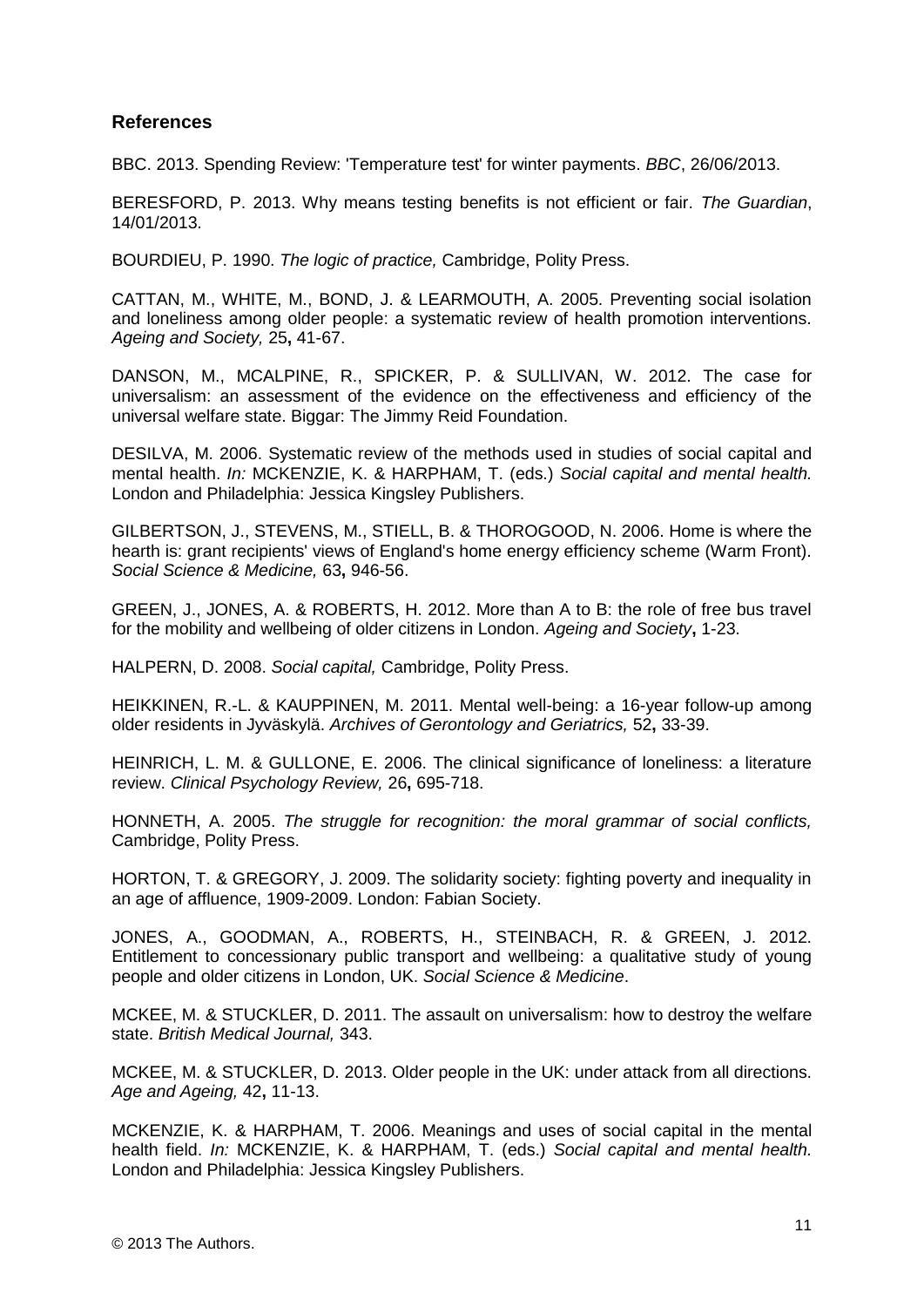<span id="page-11-3"></span>MOFFATT, S. & HIGGS, P. 2007. Charity or entitlement? Generational habitus and the welfare state among older people in north-east England. *Social Policy & Administration,* 41**,** 449-464.

<span id="page-11-13"></span>MOFFATT, S. & SCAMBLER, G. 2008. Can welfare-rights advice targeted at older people reduce social exclusion? *Ageing & Society,* 28**,** 875-899.

<span id="page-11-7"></span>PATTERSON, A. C. & VEENSTRA, G. 2010. Loneliness and risk of mortality: a longitudinal investigation in Alameda County, California. *Social Science & Medicine,* 71**,** 181-186.

<span id="page-11-8"></span>PENNINX, B. W. J. H., VAN TILBURG, T., KRIEGSMAN, D. M. W., DEEG, D. J. H., BOEKE, A. J. P. & VAN EIJK, J. T. M. 1997. Effects of social support and personal coping resources on mortality in older age: the Longitudinal Aging Study Amsterdam. *American Journal of Epidemiology,* 146**,** 510-519.

<span id="page-11-10"></span>PUTNAM, R. D. 1995. Tuning in, tuning out: the strange disappearance of social capital in America. *PS: Political Science and Politics,* 28**,** 664-683.

<span id="page-11-15"></span>ROOT, A., BOARDMAN, B. & FIELDING, W. J. 1996. The costs of rural travel: final report. Oxford: Environmental Change Unit, University of Oxford.

<span id="page-11-2"></span>SEN, A. 1995. The political economy of targeting. *In:* VAN DE WALLE, D. & NEAD, K. (eds.) *Public spending and the poor.* Baltimore: John Hopkins University Press.

<span id="page-11-9"></span>SHIOVITZ-EZRA, S. & AYALON, L. 2010. Situational versus chronic loneliness as risk factors for all-cause mortality. *International Psychogeriatrics,* 22**,** 455-462.

<span id="page-11-11"></span>SIXSMITH, J. & BONEHAM, M. 2012. Health, well-being and social capital. *In:* HAWORTH, J. T. & HART, G. (eds.) *Well-being: individual, community and social perspectives.* Basingstoke: Palgrave Macmillan.

<span id="page-11-0"></span>THE GUARDIAN. 2013a. Iain Duncan Smith calls for wealthy pensioners to hand back benefits. *The Guardian*, 28/04/2013.

<span id="page-11-1"></span>THE GUARDIAN. 2013b. Is Labour right to cut winter fuel payments for the wealthy? *The Guardian*, 03/06/2013.

<span id="page-11-5"></span>THEEKE, L. A. 2009. Predictors of loneliness in U.S. adults over age sixty-five. *Archives of Psychiatric Nursing,* 23**,** 387-396.

<span id="page-11-14"></span>TOD, A. M., LUSAMBILI, A., HOMER, C., ABBOTT, J., COOKE, J. M., STOCKS, A. J. & MCDAID, K. A. 2012. Understanding factors influencing vulnerable older people keeping warm and well in winter: a qualitative study using social marketing techniques. *BMJ Open,* 2**,** 2:e000922.

<span id="page-11-6"></span>TOMAKA, J., THOMPSON, S. & PALACIOS, R. 2006. The relation of social isolation, loneliness, and social support to disease outcomes among the elderly. *Journal of Aging and Health,* 18**,** 359-384.

<span id="page-11-12"></span>WILKINSON, R. G. 1996. *Unhealthy societies: the afflictions of inequality,* London and New York, Routledge.

<span id="page-11-4"></span>WILKINSON, R. G. 2006. Foreword. *In:* MCKENZIE, K. & HARPHAM, T. (eds.) *Social capital and mental health.* London and Philadelphia: Jessica Kingsley Publishers.